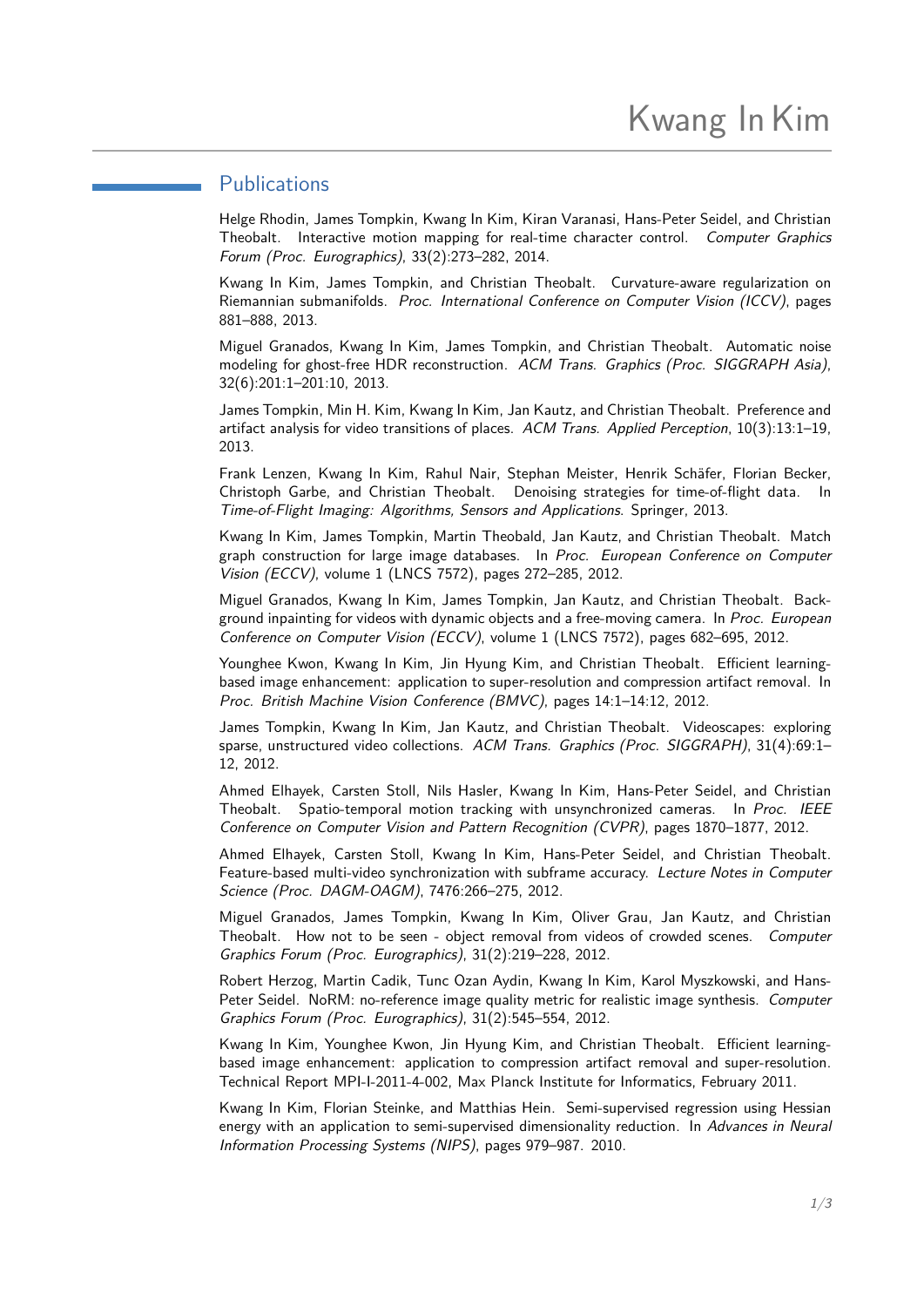Kwang In Kim and Younghee Kwon. Single-image super-resolution using sparse regression and natural image prior. IEEE Trans. Pattern Analysis and Machine Intelligence (TPAMI), 32(6):1127–1133, 2010.

Younghee Kwon, Kwang In Kim, and Jin Hyung Kim. Suppressing artifacts in block DCT coded images based on re-encoding, regression, and image prior. Technical Report CS-TR-2008-293, KAIST, Daejon, 305-701, Korea, October 2008.

Christian Walder, Kwang In Kim, and Bernhard Schölkopf. Sparse multiscale gaussian process regression. In Proc. International Conference on Machine Learning (ICML), pages 1112–1119, Helsinki, 2008.

Kwang In Kim and Younghee Kwon. Example-based learning for single-image super-resolution and JPEG artifact removal. Technical Report 173, Max-Planck-Insitut für biologische Kybernetik, Tübingen, August 2008.

Pia Breuer, Kwang In Kim, Wolf Kienzle, Bernhard Schölkopf, and Volker Blanz. Automatic 3d face reconstruction from single images or video. In Proc. IEEE International Conference on Automatic Face and Gesture Recognition (FG), pages 1–8, Amsterdam, 2008.

Kwang In Kim and Younghee Kwon. Example-based learning for single image super-resolution. In Lecture Notes in Computer Science (Proc. DAGM), pages 456–465, 2008.

Christian Walder, Kwang In Kim, and Bernhard Schölkopf. Sparse multiscale gaussian process regression. Technical Report 162, Max-Planck-Insitut für biologische Kybernetik, Tübingen, August 2007.

Pia Breuer, Kwang In Kim, Wolf Kienzle, Volker Blanz, and Bernhard Schölkopf. Automatic 3d face reconstruction from single images or video. Technical Report 160, Max-Planck-Insitut für biologische Kybernetik, Tübingen, February 2007.

Kwang In Kim, Matthias O. Franz, and Bernhard Schölkopf. Iterative kernel principal component analysis for image modeling. IEEE Trans. Pattern Analysis and Machine Intelligence (TPAMI), 27(9):1351–1366, 2005.

Kwang In Kim, Younghee Kwon, Dongho Kim, and Jin Hyung Kim. Learning to remove JPEG artifacts. In Proc. Korea Information Science Society Conference, pages 778–780, 2005.

Kwang In Kim, Keechul Jung, and Jin Hyung Kim. Fast color texture-based object detection in images: application to license plate localization. In Support Vector Machines: Theory and Applications, pages 297–320, 2005.

Kwang In Kim, Dongho Kim, and Jin Hyung Kim. Example-based learning for image superresolution. In Proc. the third Tsinghua-KAIST Joint Workshop on Pattern Recognition, pages 140–148, 2004.

Kwang In Kim, Matthias O. Franz, and Bernhard Schölkopf. Kernel Hebbian algorithm for single-frame super-resolution. In proc. Statistical Learning in Computer Vision, pages 135-149, 2004.

Keechul Jung, Kwang In Kim, and Anil K. Jain. Text information extraction in images and video: a survey. Pattern Recognition, 37(5):977–997, 2004.

Kwang In Kim, Keechul Jung, and Jin Hyung Kim. Texture-based approach for text detection in images using support vector machines and continuously adaptive mean shift algorithm. IEEE Trans. Pattern Analysis and Machine Intelligence (TPAMI), 25(12):1631–1639, 2003.

Kwang In Kim, Matthias O. Franz, and Bernhard Schölkopf. Kernel Hebbian algorithm for iterative kernel principal component analysis. Technical Report 109, Max-Planck-Insitut für biologische Kybernetik, Tübingen, June 2003.

Keechul Jung, Kwang In Kim, and JungHyun Han. Text scanner with text detection technology on image sequences. In Proc. International Conference on Pattern Recognition (ICPR), pages 473–476, Quebec, 2002.